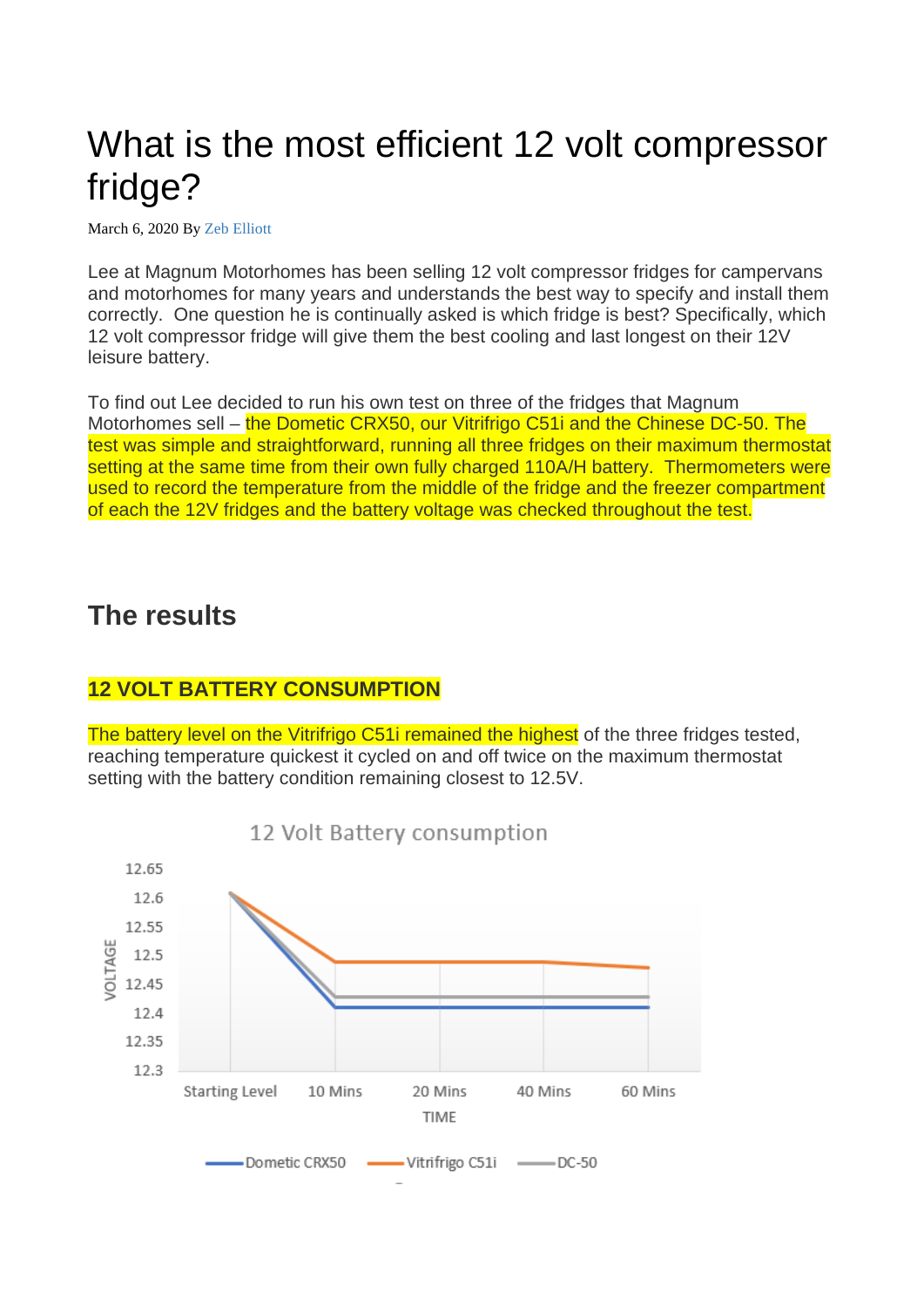#### **TEMPERATURE PERFORMANCE**

The Vitrifrigo C51i cooled fastest and stayed the coldest in the fridge, with the freezer compartment maintaining a temperature below -18⁰C. The Dometic CRX50 took the longest to cool down and ran continuously the entire hour with the fridge temperature failing to get to 4°C, although the freezer was at -24°C. The DC-50 took 48 minutes to reach temperature 4°C on the thermostat with the freezer at -24°C. It also appeared to have the largest variation in temperature on the thermostat with the freezer temperature rising to -13.7°C with the fridge temperature continuing to drop to 1.2°C.